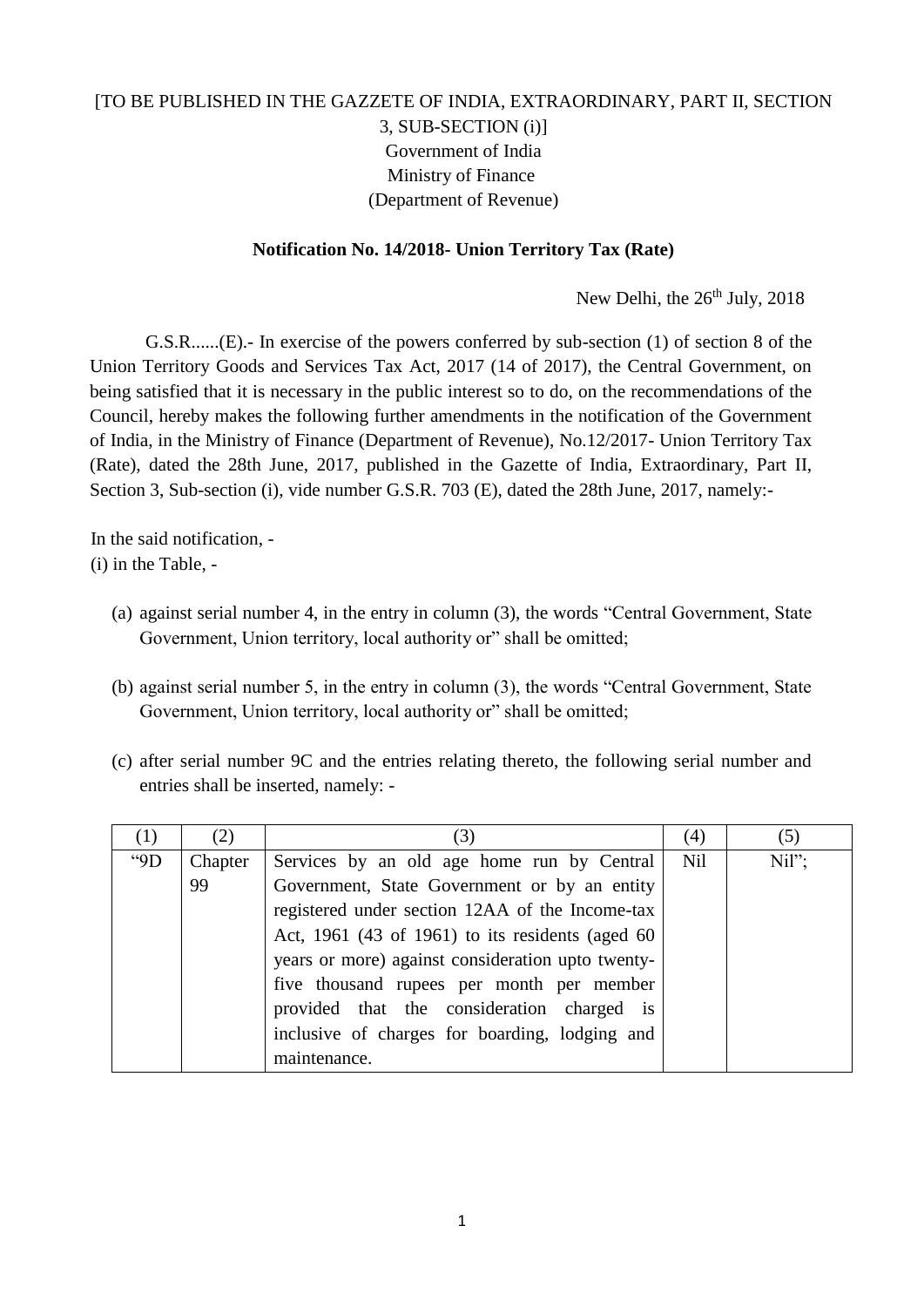(d) after serial number 10 and the entries relating thereto, the following serial number and entries shall be inserted, namely: -

|      | (2)     |                                                      | (4)        |       |
|------|---------|------------------------------------------------------|------------|-------|
| "10A | Heading | supplied by electricity distribution<br>Services     | <b>Nil</b> | Nil"; |
|      | 9954    | utilities by way of construction, erection,          |            |       |
|      |         | commissioning, or installation of infrastructure for |            |       |
|      |         | extending electricity distribution network upto the  |            |       |
|      |         | tube well of the farmer or agriculturalist for       |            |       |
|      |         | agricultural use.                                    |            |       |
|      |         |                                                      |            |       |

- (e) against serial number 14, in the entry in column (3), for the words "declared tariff", the words "value of supply" shall be substituted;
- (f) against serial number 19A, in the entry in column (5), for the figures "2018", the figures "2019" shall be substituted;
- (g) against serial number 19B, in the entry in column (5), for the figures "2018", the figures "2019" shall be substituted;
- (h) after serial number 24 and the entries relating thereto, the following serial number and entries shall be inserted, namely: -

|      | (2)                  | $\mathfrak{I}$                                         | (4)        |          |
|------|----------------------|--------------------------------------------------------|------------|----------|
| "24A |                      | Heading Services by way of warehousing of minor forest | <b>Nil</b> | $Nil"$ : |
|      | 9967 or $ $ produce. |                                                        |            |          |
|      | Heading              |                                                        |            |          |
|      | 9985                 |                                                        |            |          |

(i) after serial number 31 and the entries relating thereto, the following serial numbers and entries shall be inserted, namely: -

| (1)     | (2)     | (3)                                           | (4)        | (5)        |
|---------|---------|-----------------------------------------------|------------|------------|
| " $31A$ | Heading | Services by Coal Mines Provident Fund         | <b>Nil</b> | <b>Nil</b> |
|         | 9971    | Organisation to persons governed by the Coal  |            |            |
|         | 0r      | Mines Provident Fund and Miscellaneous        |            |            |
|         | Heading | Provisions Act, 1948 (46 of 1948).            |            |            |
|         | 9991    |                                               |            |            |
| 31B     | Heading | Services by National Pension System (NPS)     | <b>Nil</b> | Nil"       |
|         | 9971    | Trust to its members against consideration in |            |            |
|         | 0r      | the form of administrative fee.               |            |            |
|         | Heading |                                               |            |            |
|         | 9991    |                                               |            |            |

(j) after serial number 34 and the entries relating thereto, the following serial number and entries shall be inserted, namely: -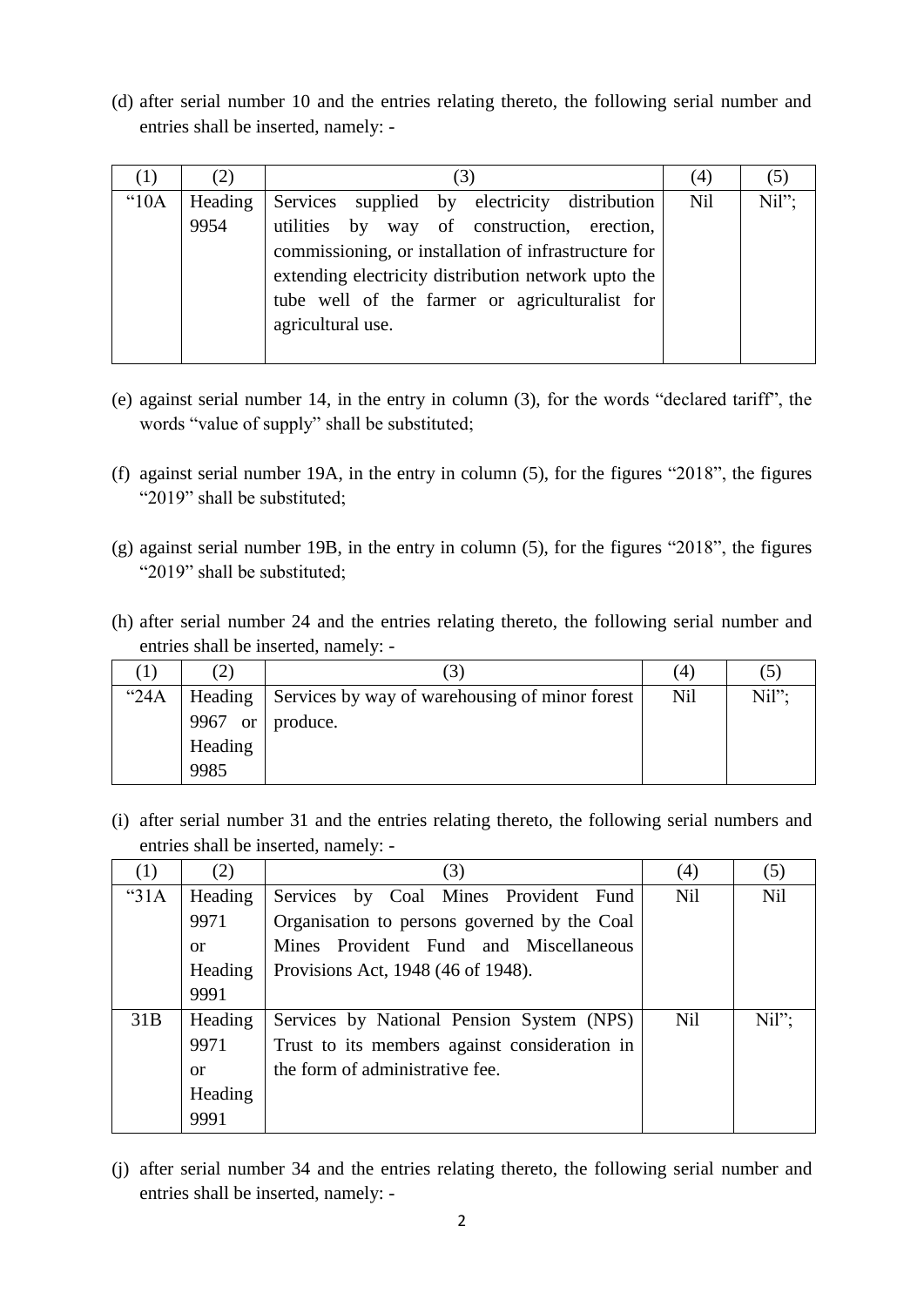|      | (2)     | ' ک                                            | (4) | $\circ$ |
|------|---------|------------------------------------------------|-----|---------|
| "34A | Heading | Services supplied by Central Government, State | Nil | Nil"    |
|      | 9971    | Government, Union territory to<br>their        |     |         |
|      |         | undertakings or Public Sector Undertakings     |     |         |
|      |         | (PSUs) by way of guaranteeing the loans taken  |     |         |
|      |         | by such undertakings or PSUs from the          |     |         |
|      |         | financial institutions.                        |     |         |

- (k) against serial number 36A, in the entry in column (3), after the figures "36" the word and figures "or 40" shall be inserted;
- (l) after serial number 47 and the entries relating thereto, the following serial number and entries shall be inserted, namely: -

| (1)         | (2)  | 3                                                         | (4)        |      |
|-------------|------|-----------------------------------------------------------|------------|------|
| <b>"47A</b> |      | Heading   Services by way of licensing, registration and  | <b>Nil</b> | Nil" |
|             |      | 9983 or   analysis or testing of food samples supplied by |            |      |
|             |      | Heading   the Food Safety and Standards Authority of      |            |      |
|             | 9991 | India (FSSAI) to Food Business Operators.                 |            |      |

(m)after serial number 55 and the entries relating thereto, the following serial number and entries shall be inserted, namely: -

|      |      |                                                         | (4) |       |
|------|------|---------------------------------------------------------|-----|-------|
| "55A |      | Heading   Services by way of artificial insemination of | Nil | Nil"; |
|      | 9986 | livestock (other than horses).                          |     |       |

(n) after serial number 65A and the entries relating thereto, the following serial number and entries shall be inserted, namely: -

| (1)  | (2)               | (3)                                   | (4)        | (5)                          |
|------|-------------------|---------------------------------------|------------|------------------------------|
| "65B | Heading           | Services supplied by a State          | <b>Nil</b> | Provided that at the end of  |
|      | 9991<br><b>or</b> | Government to Excess Royalty          |            | the contract period, ERCC    |
|      | any               | Collection Contractor (ERCC) by       |            | shall submit an account to   |
|      | other             | way of assigning the right to         |            | the State Government and     |
|      | Heading           | collect royalty on behalf of the      |            | certify that the amount of   |
|      |                   | State Government on the mineral       |            | goods and services tax       |
|      |                   | dispatched by the mining lease        |            | deposited by mining lease    |
|      |                   | holders.                              |            | holders on royalty is more   |
|      |                   |                                       |            | than the goods and           |
|      |                   | <i>Explanation.</i> "mining"<br>lease |            | services tax exempted on     |
|      |                   | holder" means a person who has        |            | the service provided by      |
|      |                   | been granted mining lease, quarry     |            | State Government to the      |
|      |                   | lease or license or other mineral     |            | ERCC of assignment of        |
|      |                   | concession under the Mines and        |            | right to collect royalty and |
|      |                   | Minerals (Development<br>and          |            | where such amount of         |
|      |                   | Regulation) Act, 1957 (67 of          |            | goods and services tax       |
|      |                   | 1957), the rules made thereunder      |            | paid by mining<br>lease      |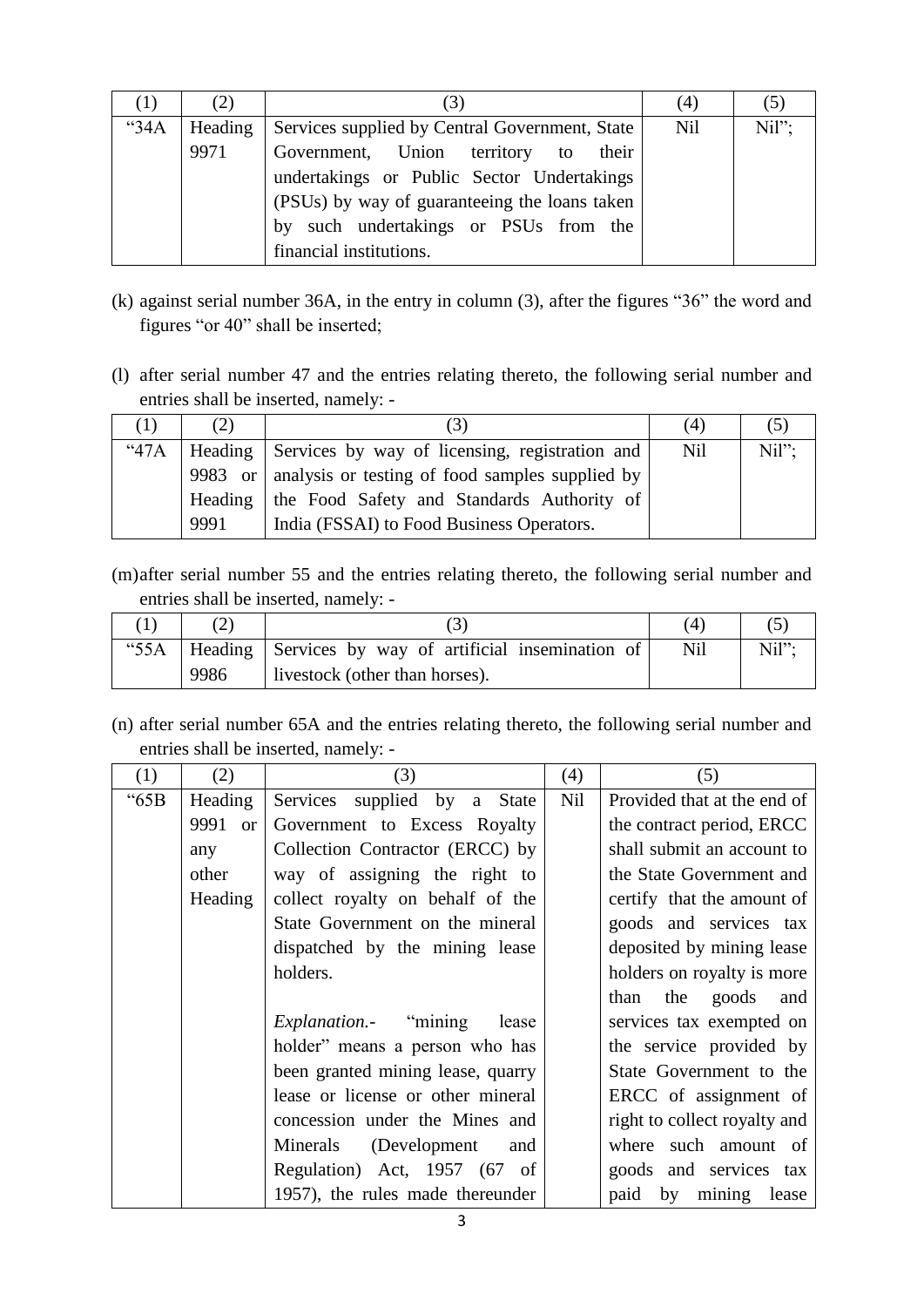| or the rules made by a State     | holders is less than the     |
|----------------------------------|------------------------------|
| Government under sub-section (1) | amount of goods and          |
| of section 15 of the Mines and   | services tax exempted, the   |
| Minerals (Development<br>and     | exemption<br>shall<br>be     |
| Regulation) Act, 1957.           | restricted to such amount    |
|                                  | as is equal to the amount    |
|                                  | of goods and services tax    |
|                                  | paid by the mining lease     |
|                                  | holders and the ERCC         |
|                                  | shall pay the difference     |
|                                  | between goods<br>and         |
|                                  | services tax exempted on     |
|                                  | the service provided by      |
|                                  | State Government to the      |
|                                  | ERCC of assignment of        |
|                                  | right to collect royalty and |
|                                  | goods and services tax       |
|                                  | paid by the mining lease     |
|                                  | holders on royalty.";        |

(o) after serial number 77 and the entries relating thereto, the following serial number and entries shall be inserted, namely: -

| (1)           | (2)     | (3)                                                | (4) | (5)  |
|---------------|---------|----------------------------------------------------|-----|------|
| $^{\circ}77A$ | Heading | Services provided by an unincorporated body or     | Nil | Nil" |
|               | 9995    | a non-profit entity registered under any law for   |     |      |
|               |         | the time being in force, engaged in,-              |     |      |
|               |         | (i) activities relating to the welfare of          |     |      |
|               |         | industrial or agricultural labour<br><sub>or</sub> |     |      |
|               |         | farmers; or                                        |     |      |
|               |         | (ii) promotion of trade, commerce,                 |     |      |
|               |         | industry, agriculture, art, science,               |     |      |
|               |         | literature, culture, sports, education, social     |     |      |
|               |         | welfare, charitable activities<br>and              |     |      |
|               |         | protection of environment,                         |     |      |
|               |         | to its own members against consideration in the    |     |      |
|               |         | form of membership fee upto an amount of one       |     |      |
|               |         | thousand rupees $(Rs\ 1000/-)$ per member per      |     |      |
|               |         | year.                                              |     |      |

(ii) in paragraph 3, in the Explanation, after clause (iii), the following clause shall be inserted, namely:-

"(iv) For removal of doubts, it is clarified that the Central and State Educational Boards shall be treated as Educational Institution for the limited purpose of providing services by way of conduct of examination to the students.".